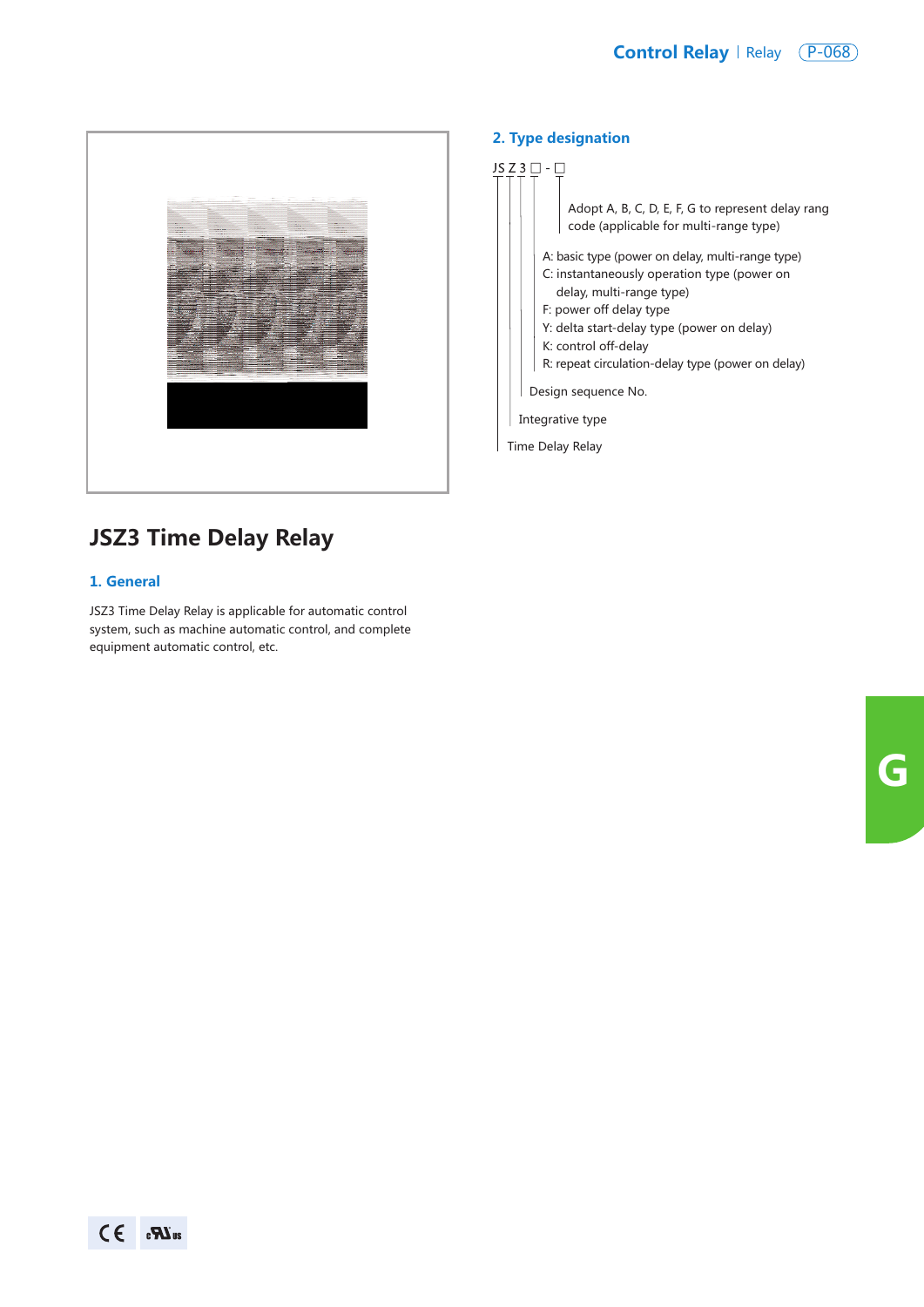## **Relay | Control Relay** Relay **Control Relay**

#### **3. Technical data**

| <b>Type</b>                 | JSZ3A                                                             | JSZ3C                                                             | JSZ3F                                                                                | <b>JSZ3K</b>                                                                         | <b>JSZ3Y</b>                                      | JSZ3R                                             |
|-----------------------------|-------------------------------------------------------------------|-------------------------------------------------------------------|--------------------------------------------------------------------------------------|--------------------------------------------------------------------------------------|---------------------------------------------------|---------------------------------------------------|
| Operating mode              | power<br>on delay                                                 | JSZ3C power on delay<br>with instantaneously<br>operation contact | power off delay                                                                      | Signal breaking-<br>delay                                                            | Delta<br>start-delay                              | Reciprocating<br>circulation-delay                |
| Delay range                 | A: (0.05-0.5)s/5s/30s/3min                                        |                                                                   | $(0.1-1)s$<br>$(0.5-5)s$<br>$(1-10)s$<br>$(2.5 - 30)s$<br>$(5 - 60)s$<br>$(15-180)s$ | $(0.1-1)s$<br>$(0.5-5)s$<br>$(1-10)s$<br>$(2.5 - 30)s$<br>$(5 - 60)s$<br>$(15-180)s$ |                                                   |                                                   |
|                             | B: (0.1-1)s/10s/60s/6min                                          |                                                                   |                                                                                      |                                                                                      | $(0.1-1)s$                                        | $(0.5-6)$ s/60s                                   |
|                             | C: (0.5-5)s/50s/5min/30min                                        |                                                                   |                                                                                      |                                                                                      | $(0.5-5)s$                                        | $(1-10)s/10min$                                   |
|                             | D:(1-10)s/100s/10min/60min                                        |                                                                   |                                                                                      |                                                                                      | $(1-10)s$                                         | $(2.5 - 30)s/30min$                               |
|                             | E: (5-60)s/10min/60min/6h                                         |                                                                   |                                                                                      |                                                                                      | $(2.5 - 30)s$                                     | (5-60)s/60min                                     |
|                             | $F:(0.25-2)min/2min/2h/12h$                                       |                                                                   |                                                                                      |                                                                                      | $(5 - 60)s$                                       |                                                   |
|                             | G:(0.5-4)min/40min/4h/24h                                         |                                                                   |                                                                                      |                                                                                      |                                                   |                                                   |
| Set mode                    | Potentiometer                                                     |                                                                   |                                                                                      |                                                                                      |                                                   |                                                   |
| Operating<br>voltage        | AC50Hz/60Hz, 36V, 110V, 127V,<br>AC220V AC380V<br>DC24V           |                                                                   | AC50Hz/60Hz, 36V,<br>110V. 127V AC220V AC380V<br>DC24V                               | AC50Hz/60Hz AC110V<br><b>AC220V AC230V</b><br>AC380V AC400V DC24V                    | AC36V, AC110V<br>50Hz/60Hz AC220V<br>AC380V DC24V | AC36V, AC110V<br>50Hz/60Hz AC220V<br>AC380V DC24V |
| Delay precision             | ≤10%                                                              |                                                                   | $\leq 10\%$                                                                          | ≤10%                                                                                 | ≤10%                                              | $\leq 10\%$                                       |
| Contact<br>number           | Delay 2 switching, delay 1 changeover,<br>instantaneous switching |                                                                   | Delay 1 switching or<br>delay 2 switching                                            | Delay 1<br>switching                                                                 | Delay Delta 1<br>switching                        | Delay 1<br>switching                              |
| Contact capacity            | Ue/Ie: AC-15 220V/0.75A, 380V/0.47A; DC-13 220V/0.27A;Ith:5A      |                                                                   |                                                                                      |                                                                                      |                                                   |                                                   |
| <b>Electrical Endurance</b> | $1 \times 10^5$                                                   |                                                                   |                                                                                      |                                                                                      |                                                   |                                                   |
| Mechanical Endurance        | $1 \times 10^6$                                                   |                                                                   |                                                                                      |                                                                                      |                                                   |                                                   |
| Ambient temperature         | $-5^{\circ}$ C ~ +40 $^{\circ}$ C                                 |                                                                   |                                                                                      |                                                                                      |                                                   |                                                   |
| Installation mode           | Equipment type, Panel type, DIN-rail type                         |                                                                   |                                                                                      |                                                                                      |                                                   |                                                   |
| Matched<br>pedestal         | Panel type: FM8858, CZS08S,<br>Equipment type,CZS08X-E            |                                                                   |                                                                                      |                                                                                      |                                                   |                                                   |

## **4. Wiring diagram**